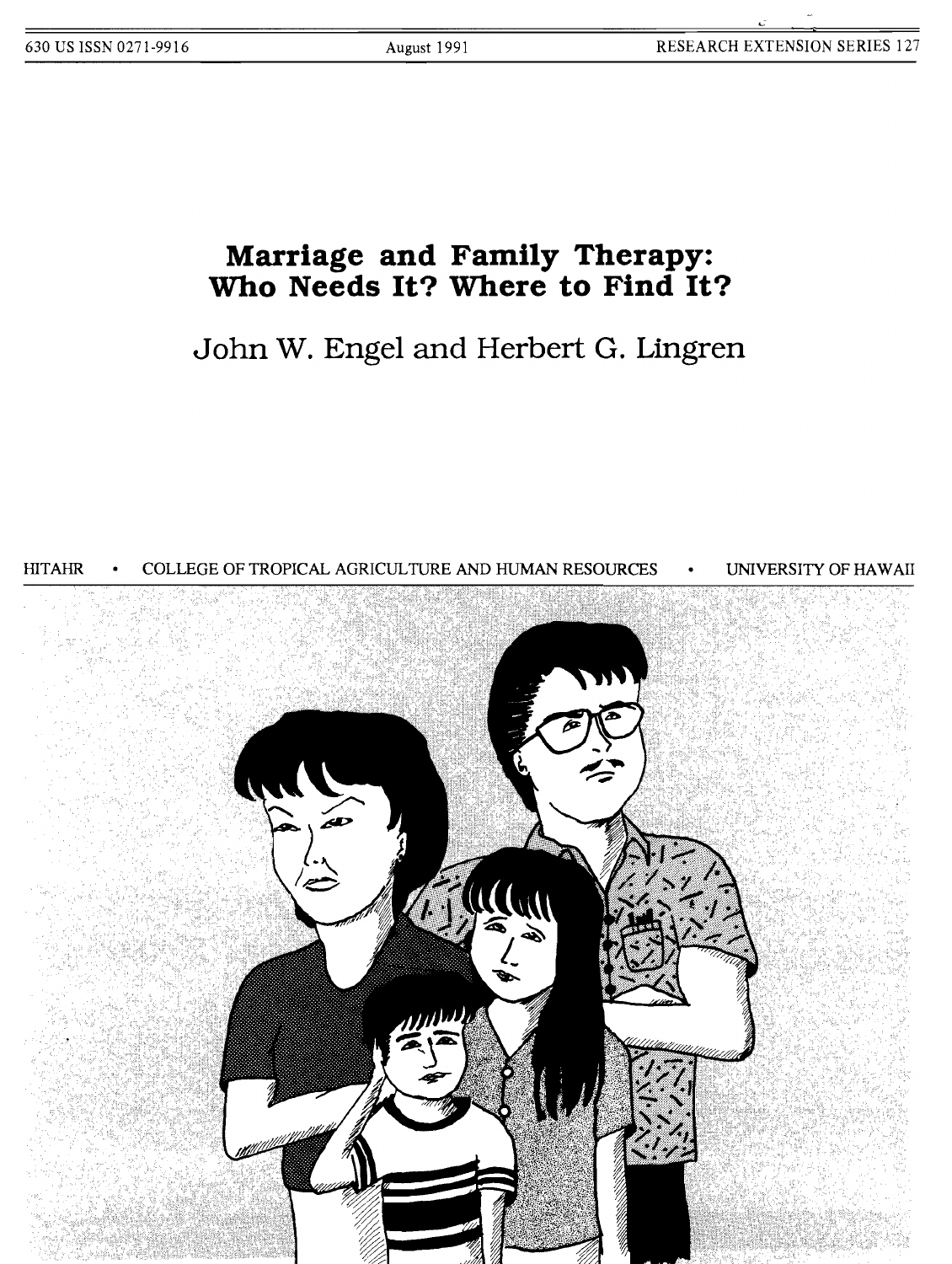The Library of Congress has catalogued this serial publication as follows:

 $\mathbf{r}$ 

85-645281 AACR 2 MARC-S<br>[8506] Library of Congress Research extension series / Hawaii Institute of Tropical Agriculture and Human Resources.-001--[Honolulu, Hawaii]: The Institute, [1980 v. : ill. ; 22 em. Irregular. Title from cover. Separately catalogued and classified in LC before and including no. 044. ISSN 0271-9916 = Research extension series - Hawaii Institute of Tropical Agriculture and Human Resources. 1. Agriculture-Hawaii-Colleeted works. 2. Agriculture-Research-Hawaii-Collected works. I. Hawaii Institute of Tropical Agriculture and Human Resources. II. Title: Research extension series - Hawaii Institute of Tropical Agriculture and Human Resources. 630'.5-dc19

#### THE AUTHORS

**John W. Engel** is past president of the Hawaii Division of the American Association for Marriage and Family Therapy. and a clinical member of the national association. He is a family life educator and AASECT-certified sex counselor and educator. Dr. Engel is a professor of family resources in the Department of Human Resources. College of Tropical Agriculture and Human Resources. University of Hawaii.

**Herbert G. Lingren** is a clinical member and approved supervisor of the American Association for Marriage and Family Therapy. He was a visiting professor of family resources and extension specialist in family life in the Department of Human Resources. College of Tropical Agriculture and Human Resources. University of Hawaii. He is currently a professor in the Department of Human Development and Family at the University of Nebraska-Lincoln.

#### **ACKNOWLEDGMENTS**

The authors gratefully acknowledge the work of Dr. Vivian Halverson. Department of Human Resources at the University of Hawaii. and Ms. Luon J. Mathews for their contribution to Marriage and Family Counseling and Therapy in Hawaii: A Consumer's Guide (Research Extension Series 055. HITAHR, College of Tropical Agriculture and Human Resources. University of Hawaii. May 1985), on which this publication is partially based.

#### **CONTENTS**

**Page**

| rayc |  |
|------|--|
|      |  |
|      |  |
|      |  |
|      |  |
|      |  |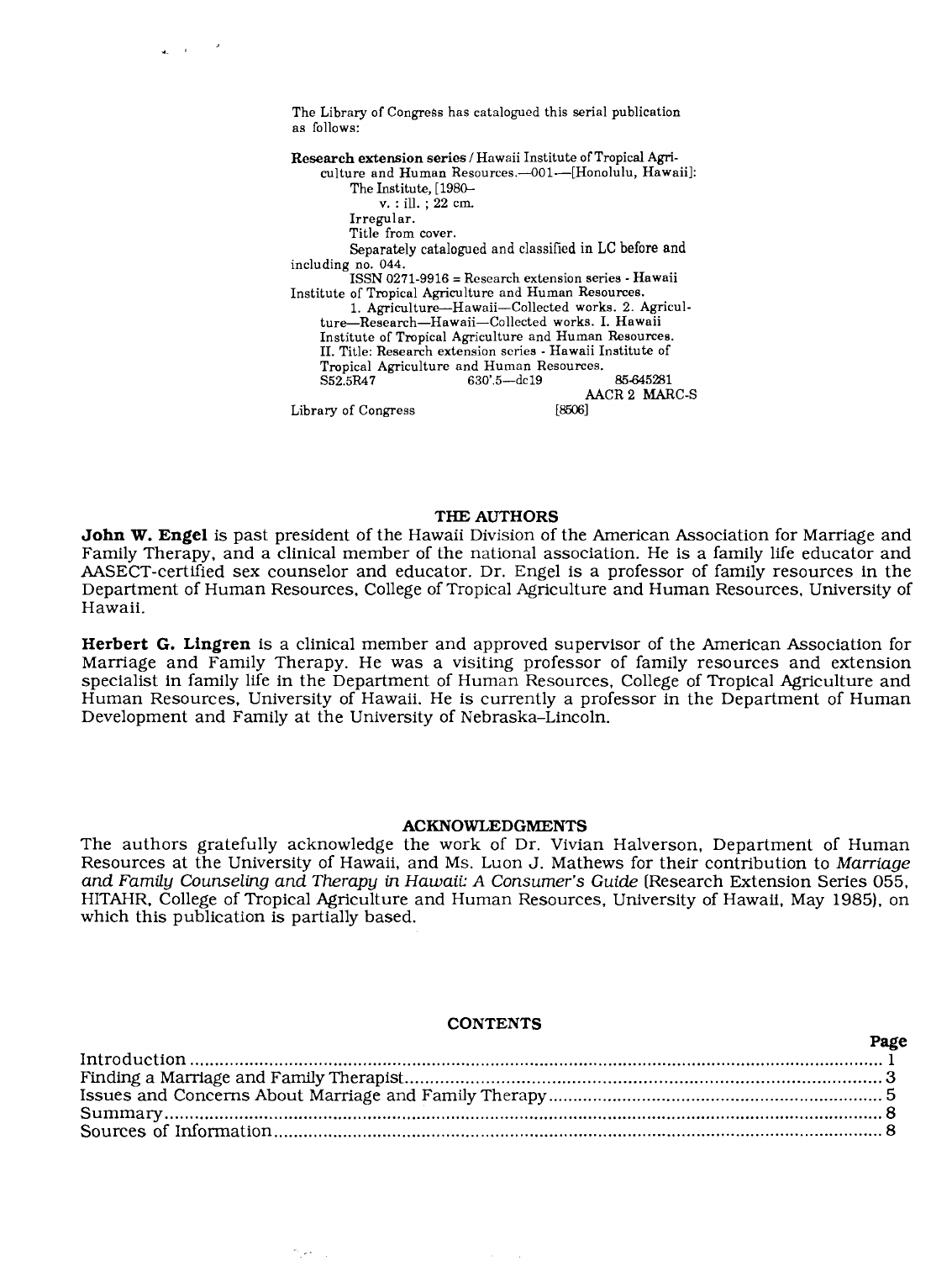**John W. Engel and Herbert G. Lingren**

# **INTRODUCTION**

As David and Lisa leave for work, each is cool and distant toward the other. Echoing in their minds is last night's bitter argument, the conclusion of which was unsatisfactory to both. These arguments seem to be increasing in frequency and intensity. Intimate contact between them is decreasing. But they don't know what to do, and the opportunity for connection is lost. They silently ask: "What's wrong?" "Why can't we get along better?" "Should we even be in this relationship?"

In the 1990s, researchers estimate that approximately half of couples marrying for the first time will be divorced. The divorce rate for second marriages is even higher. Some will seek therapy and it will strengthen their relationship. Some will not seek therapy when it might have been beneficial to do so. Those whose marriages are troubled-like David and Lisaare for the most part couples who want their relationship to improve and endure. But how do they find a therapist who has the training and experience to help them with their issues?

Unfortunately, it is not always easy to find a competent and qualified marriage and family therapist. Not all states have licensing laws or certification requirements that insure minimal standards of training and experience for those who call themselves marriage and family therapists. Hawaii does not license or certify marriage and family therapists, so the public is not protected from unqualified practitioners. Anyone can hang out a shingle and claim the title of marriage and family therapist.

This publication provides some necessary information to help consumers find marriage and family therapy services that are most appropriate for their family's unique problems and situations. To determine what information would be most helpful for someone seeking marriage and family therapy, a survey of clients and providers of marriage and family therapy services was conducted. Clients were asked to identify questions they had about marriage or family therapy early on in their search for help. Therapists were asked to identify issues and information that they considered important in the client's decision to seek help, or in selecting a qualified provider. These questions, issues, and responses provide the organizational basis for this publication.

# **Why Do People Seek Marriage and Family Therapy?**

Usually, people go to a marriage or family therapist for help with a problem in the family system-trouble in the couple relationship, difficulties between parent and child, or general unhappiness in the family. In some cases, people want their family to function more effectively with less conflict. In other cases, there is a family problem that needs solving, a transition that requires adjustment, or a family crisis that needs attention. Some people seek therapy because they feel dissatisfied or unhappy with a relationship. Others wish to enrich an already satisfying relationship.

It is not uncommon for the family to feel highly stressed, which may be related to their financial situation, stressors at work, an unsatisfying sexual relationship, parenting or child-rearing differences, a child's behavior problem, discipline, or daily family chores. Other problems such as use of alcohol or other drugs, religious or cultural differences, in-law relationships, or illness or death of loved ones make it difficult for the family to cope. Most people feel some disenchantment with their marriage at times, feel inadequate in their parenting skills, discover role conflicts, feel jealous, or suspect infidelity.

Often the family knows it has a problem and has tried to solve it, but without much success. When marital and family dysfunction becomes chronic, profeSSional therapy usually is the best solution. Basic individual and relationship problems often underlie the symptoms that family members have, preventing them from making the necessary changes to improve their situation. In many instances, one or more of the family members will deny there is a problem, while others suffer in painful silence. In many cases, changing the way family members communicate and work together leads to solutions and improved family functioning.

## **What Is the Difference Between Therapy and Counseling?**

Marriage and family therapy focuses on creating an environment for greater well-being in primary relationships. It involves skill learning, problem solving, reconciliation, and reconstruction of relationships. It usually involves the couple or the family system or its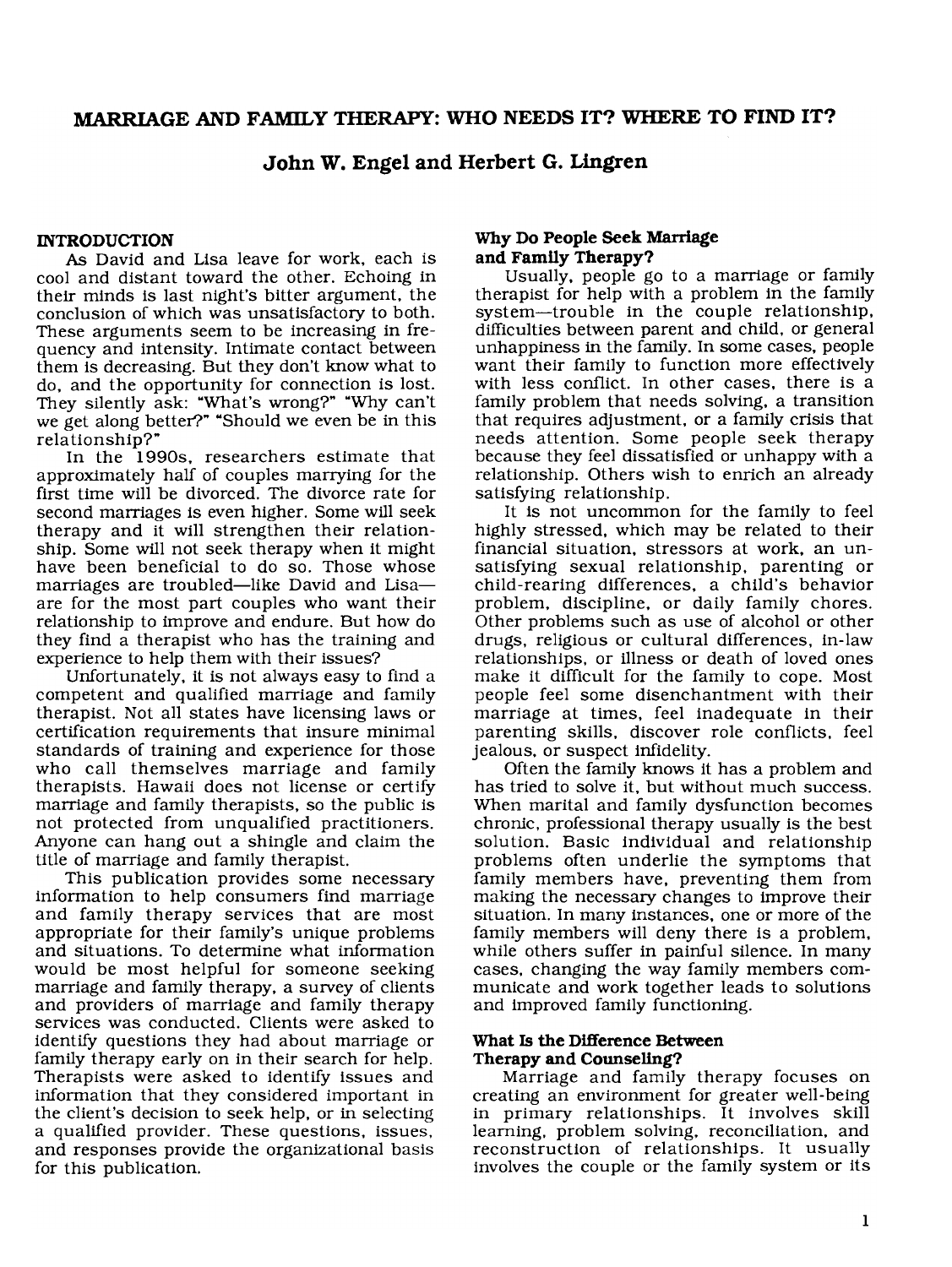parts, and may include in-laws, grandparents, cousins, or ex-spouses and children from a previous marriage.

Counseling is a more generic term, often used interchangeably with therapy, but it means something slightly different. Counseling is an appropriate term when the approach is educational and when advice or guidance is the major approach or strategy being used.

Therapy refers to the systematic analysis of the family's functioning along with appropriate treatment strategies to alleviate discomfort and to create a more viable and satisfying relationship. There may be an educational component, such as learning more appropriate and effective ways of nurturing children; a skills component, such as learning more effective communication or conflict management techniques; and a restructuring component, such as a reorganization of how decisions are made or of how daily chores are aSSigned. Therapy assists the family to deal with conflict, emotional stress, and pain, and helps them learn strategies to reduce or manage it in a more constructive way. Therapy is an in-depth process of learning to behave in a different manner so the couple or family will experience a more enriched quality of life together.

# **How Does Marriage and Family Therapy Differ from Individual or Group Psychotherapy?**

Marriage and family therapy differs from individual or group psychotherapy in focus and process. It focuses primarily on the couple or family system and the relationships within that system, and only secondarily on the individual. In contrast, traditional individual or group psychotherapy focuses primarily on the individual, and secondarily on family relationships. The process of marriage and family therapy promotes interaction and change in the family system so the family can more effectively meet its needs. In contrast, the process of traditional psychotherapy tends to involve more interaction between client and therapist. Group psychotherapy focuses on the sharing of problems and concerns with the group for their understanding, support, and assistance in the resolution of those problems.

# **How Do I Know IfI Need a Marriage and Family Therapist?**

While there is no simple formula that will tell you when to see a therapist, one general rule may be that if the relationship is painful or uncomfortable for you, you could benefit from professional assistance. When the marriage or family system seems to be in chronic conflict. when satisfaction is low, when people's needs are not being met, it is wise to seek professional help as soon as possible. Therapy should not be a last-minute attempt to remedy the situation. Many couples or families wait too long before getting help, and issues become worse and more difficult to resolve. Nevertheless, it is never too late to make constructive changes in the family system so long as there is some motivation to try to work things out.

Sometimes the stress and pain in the family become so severe that family members cannot function effectively in their work environment, at home, or in school. Sometimes a school counselor, a supervisor at work, or a friend may notice difficulties and recommend professional help. Much of the time family members, even those directly involved, are unaware of the severity of the problem and the need for professional assistance.

To increase awareness of distress in the *marriage* (or any intimate relationship), Dr. David Olson, marriage and family therapist and professor of family social science at the University of Minnesota, recommends asking yourself the following questions:

1. Do you frequently find fault with or criticize your partner?

2. Do you often think about ways you want your partner to change?

3. Do you often wish you had not gotten involved with this person (or gotten married)?

4. Do you find yourself more withdrawn from your partner and more drawn into yourself?

5. Do you experience depression, tension, or headaches from worrying about your relationship?

6. Have you or your partner been drinking more or taking more drugs recently?

7. Do you feel your disagreements never get resolved and come up again and again?

8. Do you continually argue over seemingly insignificant and minor issues?

9. Are you afraid to express your anger or frustration to your partner?

10. Has your sexual relationship decreased in its frequency and satisfaction?

11. Are you becoming emotionally or socially involved with another person?

12. Do your children take sides with your partner against you, or vice versa?

The more "yes" answers you give, the stronger the recommendation for marital therapy.

Similarly, the following questions may help you become aware of distress in *afamuy* system:

1. Does anyone frequently use tranquilizers, energizers, or sleeping aids? Is alcohol use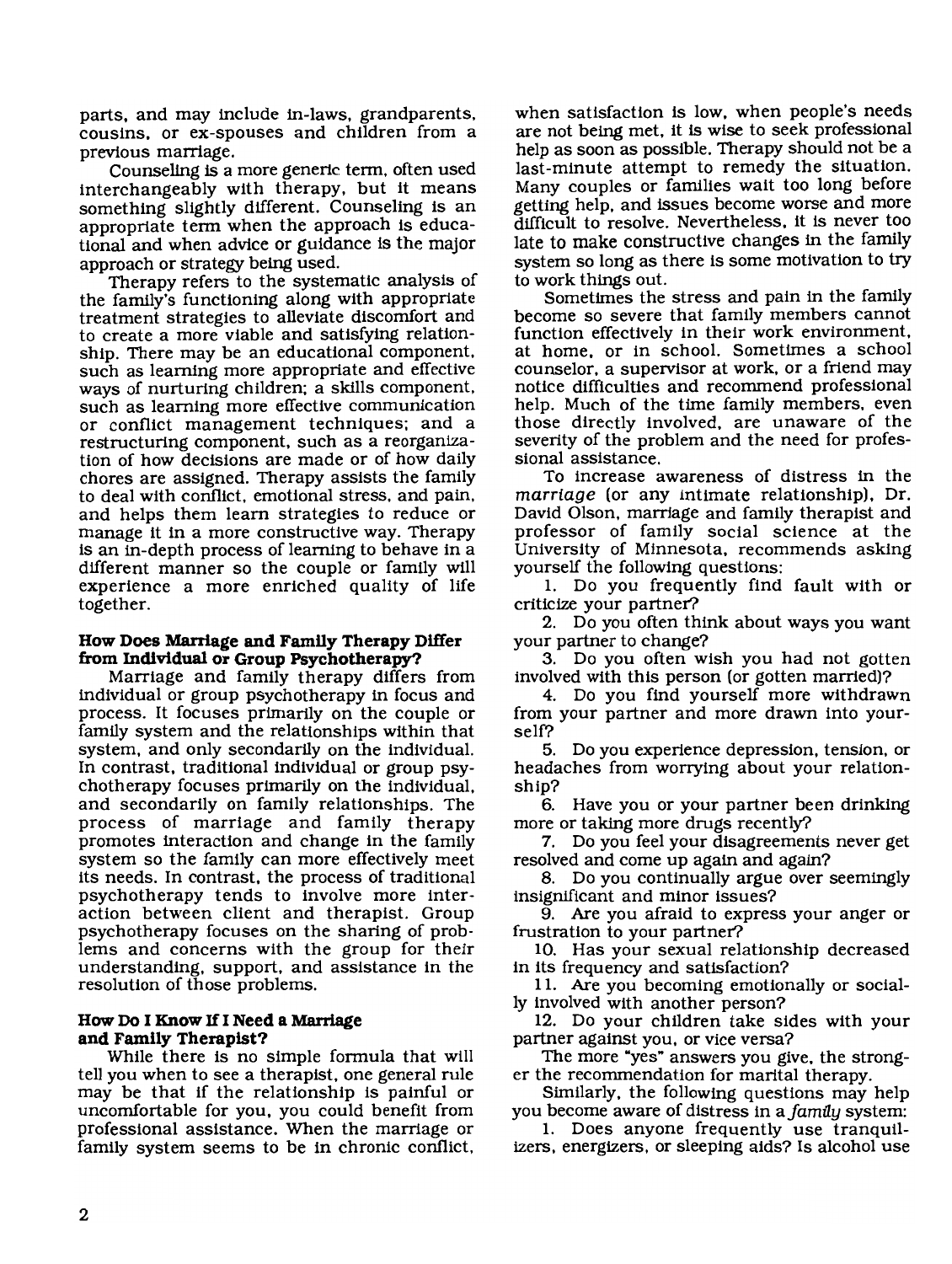excessive? Are marijuana, cocaine or crack, or other drugs being used?

2. Does anyone often complain of unexplainable fatigue or illness?

3. Are discussions about or between a spouse, child. or parent stressful? Is there blaming and fault-finding?

4. Are there concerns about excessive anger, withdrawal, or acting out by a spouse, child, or parent?

5. Does a spouse, child, or parent have questionable or unexplained physical injuries?

6. Is behavior inappropriate for the person's age or role in life?

7. Are self-deprecation, abuse of food or drugs, attempted suicide, or other self-destructive behaviors apparent?

8. Does a family member regularly feel lonely, isolated, moody, or depressed?

9. Is there marital distress and a lack of satisfaction with the quality of marital interaction?

10. Does a child have learning difficulties, behavioral problems, or low grades with no physical or intellectual basis?

11. Does a child run away. break laws, or become involved in the juvenile justice system?

12. Does the family have closed communication? Is it unable to discuss disagreements and find solutions to problems?

13. Do family problems persist, despite efforts to resolve them?

The more "yes" answers you give, the greater the likelihood of relationship or family dysfunctioning. and the stronger the recommendation for therapy.

While "yes" answers to the above questions can signal distress in the family system, it would be much better if such problems could be prevented. Families without obvious problems may want to go to a therapist for enrichment of relationships and strengthening of systems. which could prevent many difficulties from developing into severe problems.

# **FINDING A MARRIAGE** AND **FAMILY THERAPIST**

# **How Do I Find a Competent Therapist?**

Friends or relatives who have benefited from marriage or family therapy in the past may be able to help in the search. A minister, priest, rabbi, or other member of the clergy, a family physician or other professional may provide a referral to a competent therapist. The local mental health association or a mental health information and referral service may also be helpful.

The American Association for Marriage and Family Therapy (AAMFT) is recognized by the federal government as the professional organization qualified to provide the education and clinical training of marriage and family therapists. AAMFT can provide a list of therapists who practice in specific geographic areas. Other professional groups that provide services **or** make referrals include the American Association of Sex Educators, Counselors. and Therapists (AASECT), the Family Psychology section of the American Psychological Association, local community mental health centers, family service agencies. religious counseling agencies (e.g., Samaritan Counseling Center, Catholic Social Services), and local hospitals or employee assistance programs (EAPs). Therapists in private practice on Oahu typically list their services in the yellow pages of the telephone directory under "Marriage, Family, Child & Individual Counselors." Therapists meeting the clinical training standards of AAMFT can be found listed with the AAMFT logo in the yellow pages as well.

# **What Qualifications Should I Look for** in **a Marriage and Family Therapist?**

According to AAMFT, a therapist should meet rigorous standards of academic and clinical training. Education and training should include completion of a master's or doctoral degree in marriage and family therapy from a regionally accredited educational institution, or an equivalent degree in some other program with a strong family therapy component (clinical psychology, psychiatry, social work, or pastoral counseling). In addition, the therapist should have at least two semesters of clinical and three semesters of practicum experience while in graduate work, and at least two years of postdegree clinical experience in marriage and family therapy under appropriate supervision.

The therapist's personality, and how comfortable you feel with him or her, are very important considerations as you search for a competent therapist. Compatibility of therapist and client personalities and values can be important in some cases. One way to test for compatibility is to make an agreement with the therapist for a "trial run" of some number of sessions (at least three). If you do not feel comfortable with the therapist after this trial period, or you dislike the person's therapeutic approach. you may wish to try another therapist.

During therapy, you may feel uncomfortable, anxious, even angry. There is a temptation to stop therapy when this happens. These emotions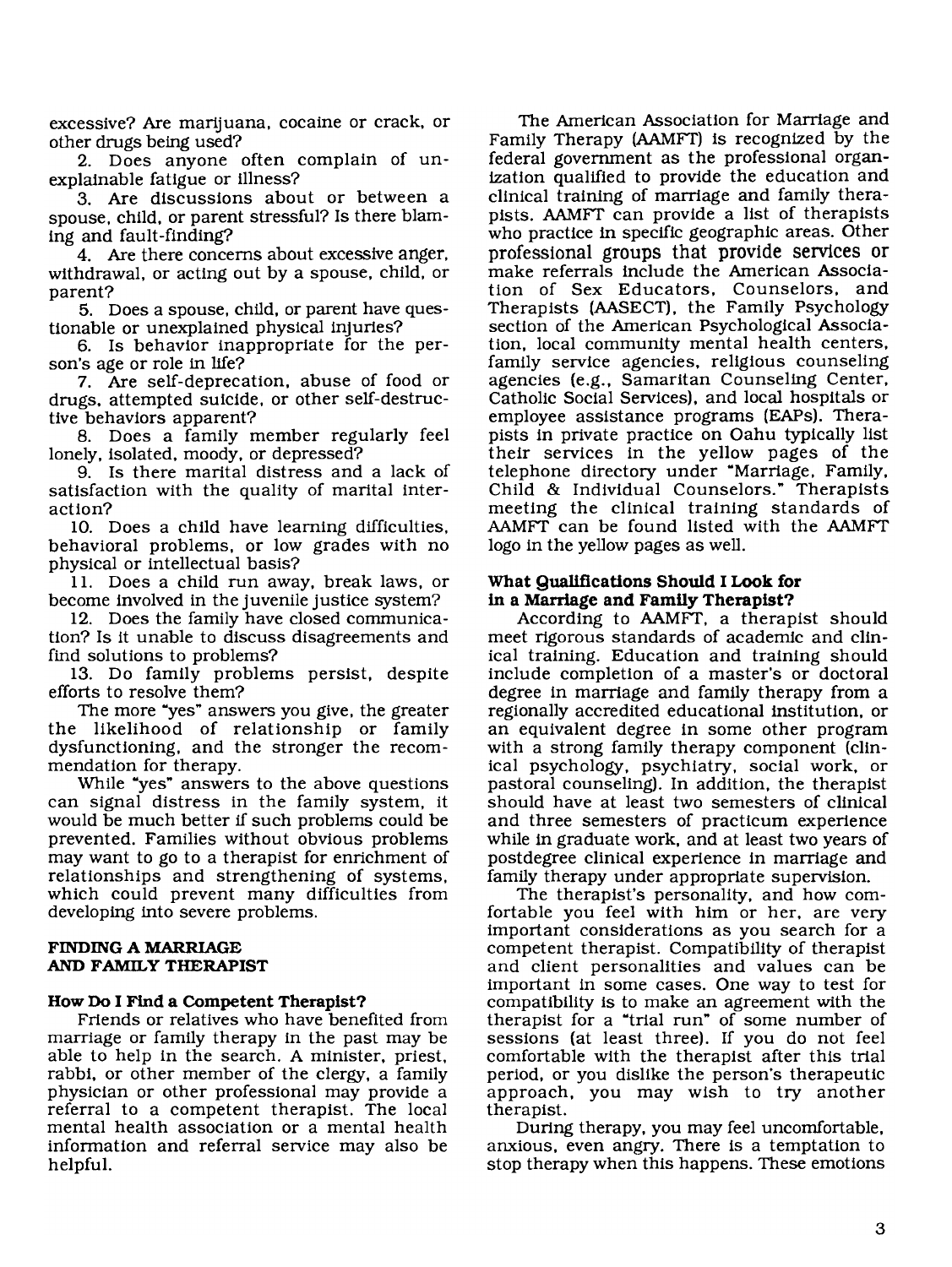can be an indication of progress and provide an incentive to continue, however. A skilled therapist will arouse feelings you did not know you had. and will explore these feelings with you to help reduce the discomfort they cause.

# **What can I Ask a Therapist over the Telephone or During the First Session?**

It is strongly recommended that you "interview" potential marriage and family therapists to find out how well they can satisfy your needs. Competent therapists should be glad to answer your questions about qualifications as well as hours and fees. You can ask them (or their secretaries) some questions over the telephone, while others should be saved for the first session. Keep in mind that time is money for therapists. They charge by the hour or by the session and may have only a few minutes between sessions for telephone conversations. The following questions should provide much useful information:

1. Are you a clinical member of the American Association for Marriage and Family Therapy? Therapists who have attained clinical membership in AAMFT meet or surpass the training and experience requirements for licensure in states that do have licensure laws. While AAMFT does not normally use the word "certified," clinical membership in AAMFT is its equivalent.

2. What kind of experience have you had in treating our kind of problem (e.g.. communication. sex, child's behavior. work/family stress. lack of intimacy, quarreling)? Some therapists may not have adequate training in sex therapy. for example. Others may focus primarily on children's problems, while others may lack training in skill development (e.g., communication, negotiation). Most qualified and experienced therapists can help treat your relationship problems. If you feel this not occurring, terminate treatment and ask for a referral.

3. What is your treatment approach? Some therapists specialize in specific treatment modalities. such as behavioral. psychodynamic. feminist, constructivist. interactional. or brief therapy. Some specialize in a particular "school" of therapy, such as strategic. structural. Bowen, Milan, or object-relations. Most operate under an umbrella called family systems therapy. Some prefer working with families of several generations, while others work with nuclear families, couples. parent-child or sibling systems, individuals. or any combination of people. Some family therapists insist on seeing the whole family together. while others

are willing or prefer to work with different family subgroups. Typically, decisions regarding treatment or techniques depend upon and follow assessment of the problem. which may take one to several sessions.

4. How much will it cost? Community mental health centers, family services agencies, and churches may offer free counseling or charge fees based on family income. Marriage and family therapists in private practice generally charge between \$65 and \$150 per hour. In some situations. they may have a sliding scale based on family income, or fees may be negotiable in special cases. To some extent, charges vary according to the type of treatment. Co-therapy (with two therapists, often a man and a woman) usually costs more than if only one therapist is involved.

5. Is marriage and family therapy covered by insurance? Marriage and family therapy may or may not be covered by insurance. It depends upon the credentials of the therapist, the diagnosis of the problem, the agency the therapist works for. and the policy of the insurance company.

6. Where are therapy sessions held? Most sessions are held in the therapist's office. Some professionals are doing "home-based" family therapy, however, and others may be willing to meet elsewhere if time and treatment approach permit.

7. How long will therapy sessions last? While this can vary. the "50-minute hour" is most common. Longer sessions are often scheduled for families or groups because of the larger number of people involved.

8. When can therapy sessions be scheduled? Most therapists try to maintain normal (8:00 to 5:00) office hours. Many therapists are willing to schedule sessions dUring evening or on weekends to accommodate families with children or working couples. however.

9. Is there an appointment cancellation policy? Many therapists charge regular fees for missed appointments that are not cancelled early enough. In most cases. the therapist does not charge if a session is cancelled at least 24 hours in advance. Ask your therapist about the cancellation policy.

10. Will the therapist be available by telephone in times of crisis? Most therapists are available for emergency phone calls or appointments. Some therapists arrange for other professionals to be available during times when they cannot be reached (e.g.. vacations, holidays. illness).

11. How often are therapy sessions scheduled? One session per week is most common. In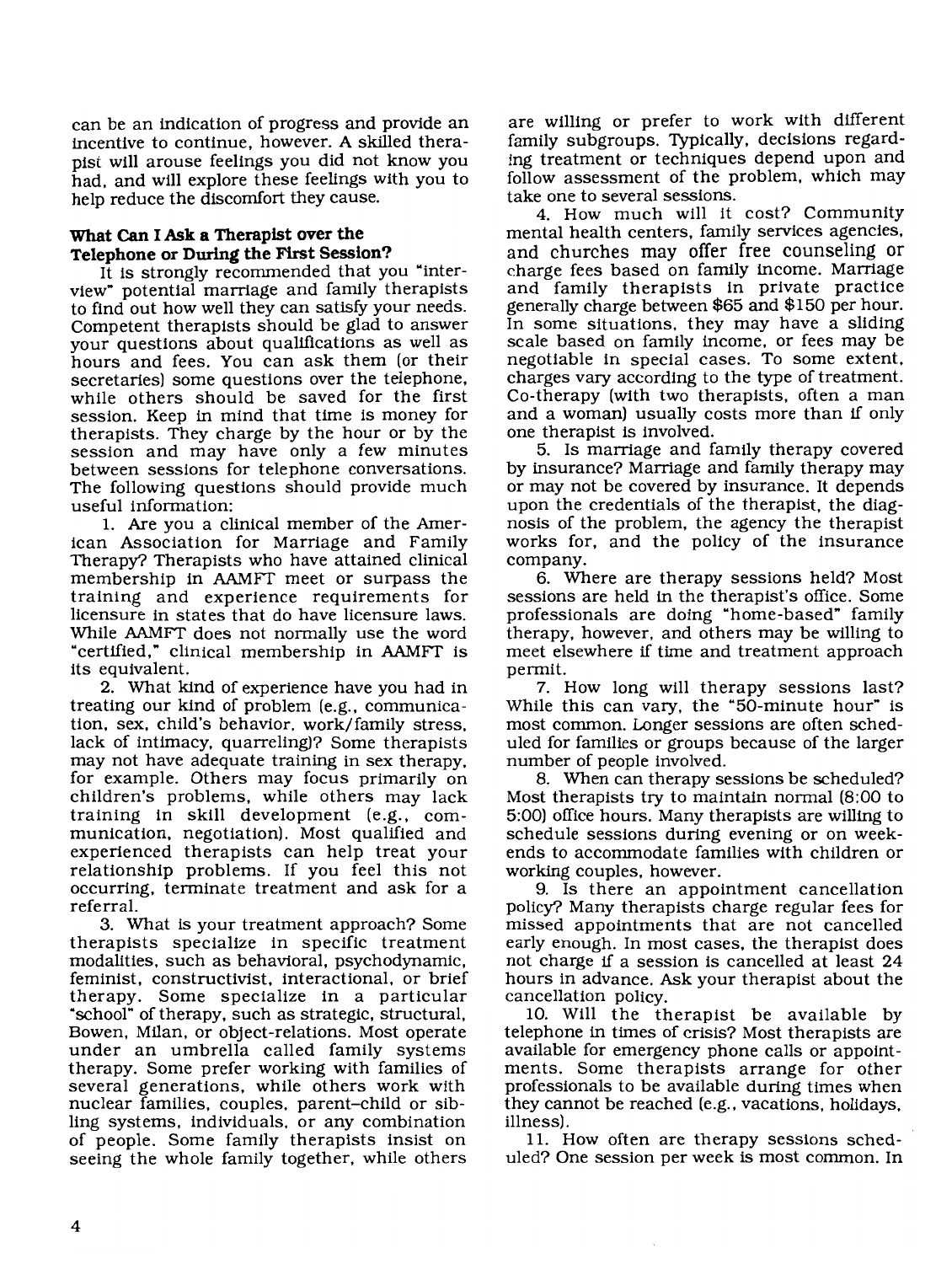some cases sessions are scheduled twice a week; in others. sessions are scheduled every two weeks. The treatment plan should determine the frequency of therapy sessions.

12. What is the average length of treatment for your clients? Length of treatment depends upon various factors. including seriousness of the problem. the type of treatment plan. and the behavior change desired. Generally. the more serious the problem. the more work is required to alleviate it. It depends more upon the number of individuals involved. the type of change desired. and the motivation of the clients to accomplish the treatment goals. In general, it is not uncommon for 10 to 25 sessions to be needed for changes to be significant and permanent.

## **How Can I Avoid Quacks and Charlatans?**

Clinical members of AAMFT have their own code of professional ethics. A copy of AAMFT ethical standards can be obtained from any clinical member in Hawaii or from the American Association for Marriage and Family Therapy (the address is given on page 8). In addition. because most professionals tend to follow similar ethical codes. some generalizations can be made about what to expect and what not to expect in therapy. The following are warning signs that may be helpful in identifying and avoiding a nonqualified individual (a quack. a charlatan. or someone who does not abide by the ethics of the profession):

1. Are services advertised flamboyantly? Professional ethics restrict marriage and family therapists from listing more than their name. degree. specialization. certification. and address. Given this restriction. the consumer should be at least cautious about large displays or other advertisements making extravagant claims.

2. Are diagnoses made quickly, even over the telephone. without analysis of relevant facts?

3. Are qUick or guaranteed solutions to problems offered? In most cases, a quick and easy solution is unrealistic. particularly when the clients have already tried to solve their problems without professional help.

4. Are fees either excessive or too low? Is the therapist vague or unclear about fees?

5. Does the therapist appear uncomfortable with requests for information regarding credentials. training. or experience?

6. Does the encounter include intimate. sexual. or obscene elements? Is there an exclusive focus on sex or other behavior that appears to be unrelated to the problem or the treatment goals?

7. Does the therapist insist on home visits or house calls? While some professionals do offer home-based therapy. insistence on house calls may indicate that there is no office or professional practice.

8. Does the therapist claim to have all the answers and skills. and resist your request for referral to other professionals?

While the above have been found to characterize nonprofessional individuals. one or two "yes" answers do not necessarily indicate a charlatan. The wise consumer will refuse to submit to any encounter or treatment that is uncomfortable, degrading, or humiliating, however.

In summary. one can find highly qualified and competent professional marriage and family therapists by shopping around. by requesting referrals and recommendations. and by interviewing prospective therapists and evaluating their qualifications. services. and approaches.

# **ISSUES AND CONCERNS ABOUT MARRIAGE AND FAMILY THERAPY**

### **Is Marriage and Family Therapy Only for "Sick" Marriages or Families?**

The idea that only very "sick" marriages and families can benefit from therapy is a myth. Actually. most marriages. and most families. can benefit from professional help at some time. Change. stress. conflict, and problems can be expected in any relationship and therefore are a normal part of liVing together. The issue for most of us is whether we want to deal with our normal problems ourselves or need competent professional help. We make similar decisions when our cars are not running as smoothly as we would like. The professional marriage and family therapist is also trained to strengthen families that are already well functioning and happy. to prevent problems from arising and increase the quality of life.

## **Do 1. Need to Have a Problem to seek or Benefit from Therapy?**

No. you don't need to have a problem to seek or benefit from marriage or family therapy. Unfortunately. many families don't seek professional assistance until the problem is much more serious than it needed to be. Sometimes they wait too long—and it is too late. Some of the more serious problems could have been alleviated. or even prevented. if professional help had been sought early enough. Indeed. there need not be a problem at all. Most couples or families can strengthen their adequately functioning rela-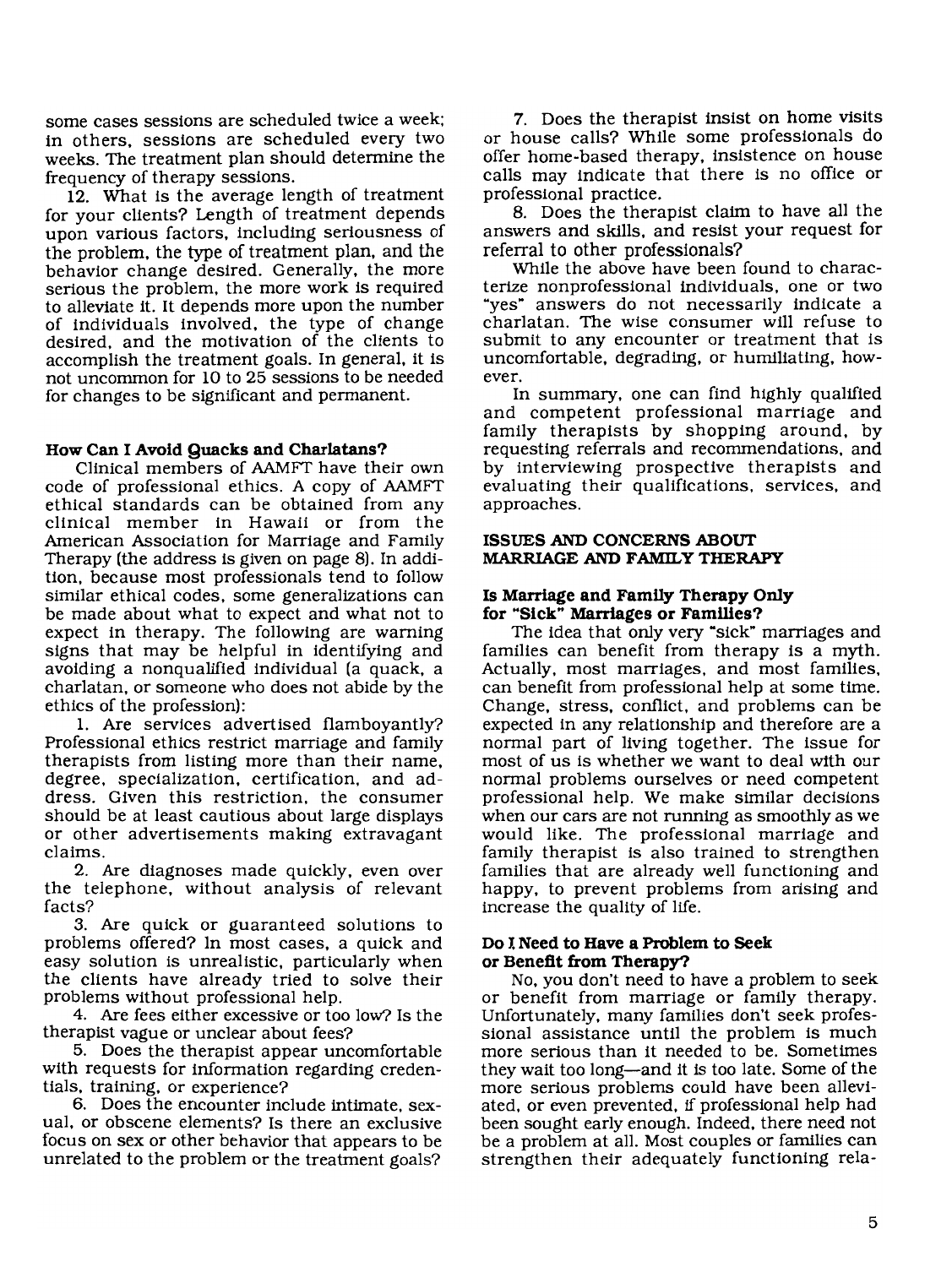tionships. A bumper sticker said it very aptly: "Marriage is like a car; without fuel it won't go far." We need to think about activities and skills that will help us prevent problems so we can maximize the potential of our life together.

# Do **I Have to Be Married to seek Therapy?**

Persons need not be married to seek or benefit from therapy. Any two people who want to improve their relationship can benefit. Premarital counseling is increasingly popular, and is recommended by many therapists, clergy, church groups, and researchers in family therapy. Some religious groups require premarital counseling before performing a marriage. Postmarital counseling (for divorced couples who share children, extended family, friends, or property) is also increasingly common. Unmarried persons liVing together could benefit because they encounter the same problems as married people. Persons in other kinds of relationships, whether friendships or long-term relationships, seek assistance either to solve problems or to strengthen their relationship.

# **Must a Therapist Experience a Given Problem** to **Be Able to Help Someone Else?**

No. The idea that only a therapist who has experienced the same problem can understand or help is a myth. ProfeSSional education, training, and clinical experience help the therapist to understand, diagnose, and treat the condition without necessarily having direct personal experience.

## **Must** the Therapist Be of the Same **Gender to Be Helpful?**

In individual therapy, a person may choose someone of the same gender if that feels more comfortable. But it is not usually necessary with a qualified and skilled therapist who is sensitive to gender differences. In marital therapy, that may occasionally be an issue for one of the partners. But in marital therapy the client is the marriage, not the individual. The therapist works primarily on relationship issues with the couple. If gender is an issue, perhaps co-therapy, with a person of each gender. will be a workable solution.

# **Is the Goal of Marital Therapy Always to Save the Marriage?**

The objective in marital therapy is not always to "save" the marriage. Instead, therapy objectives are defined by the clients in consultation with the therapist. Client couples usually want to improve their relationship, if not save the marriage. Some couples seek

professional help after they have already decided to divorce. Marriage counselors also help people separate or negotiate the details of divorce, if that is the decision of the clients. Even couples who have previously divorced sometimes seek professional help to facilitate communications (e.g., regarding custody or visitation of children) and other aspects of the relationship that still exist despite a divorce.

# Is **It Necessary for Both Spouses or .All Family Members to Attend Sessions?**

In family therapy, one goal is to change the interaction patterns of family members so the relationships will be more satisfying. This suggests that it would be more effective and efficient if all family members participated in part of the therapy process. If the goal is to enrich or create a more satisfying marriage, the active participation of both persons will be most productive. If one family member is uncooperative and unmotivated, however, some productive work can still be done. Uninterested family members often get involved in therapy later if there is at least one motivated person involved.

# **Wlll the Therapist** "Fix" **or Change My Spouse or Misbehaving Child?**

Therapists are neither mechanics nor magicians. They cannot "fix" a relationship nor change a spouse or child. Instead, they help people change themselves and their relationships. Although subtle, the distinction is important because, in therapy, the clients are learning how to take charge of themselves and create the kind of relationships they want. To facilitate self-control, self-responsibility, and relationship change, most therapists help clients explore options and alternatives rather than tell clients what to do, give advice, or make decisions for them. Clients with problems so serious that they cannot make decisions for themselves concerning their life, marriage, or family are poor candidates for marriage and family therapy. They may be referred elsewhere for individual psychotherapy and other treatment.

# **How Are Therapy Goals Set, and Can They Be Changed?**

The goals of therapy are set by the client in consultation with the therapist. The therapy that follows should try to accomplish those goals. Therapeutic goals often change as therapy progresses. Many couples or families don't seek help until their problems are severe and painful. The pain can usually be reduced and life made more tolerable after a period of treatment. For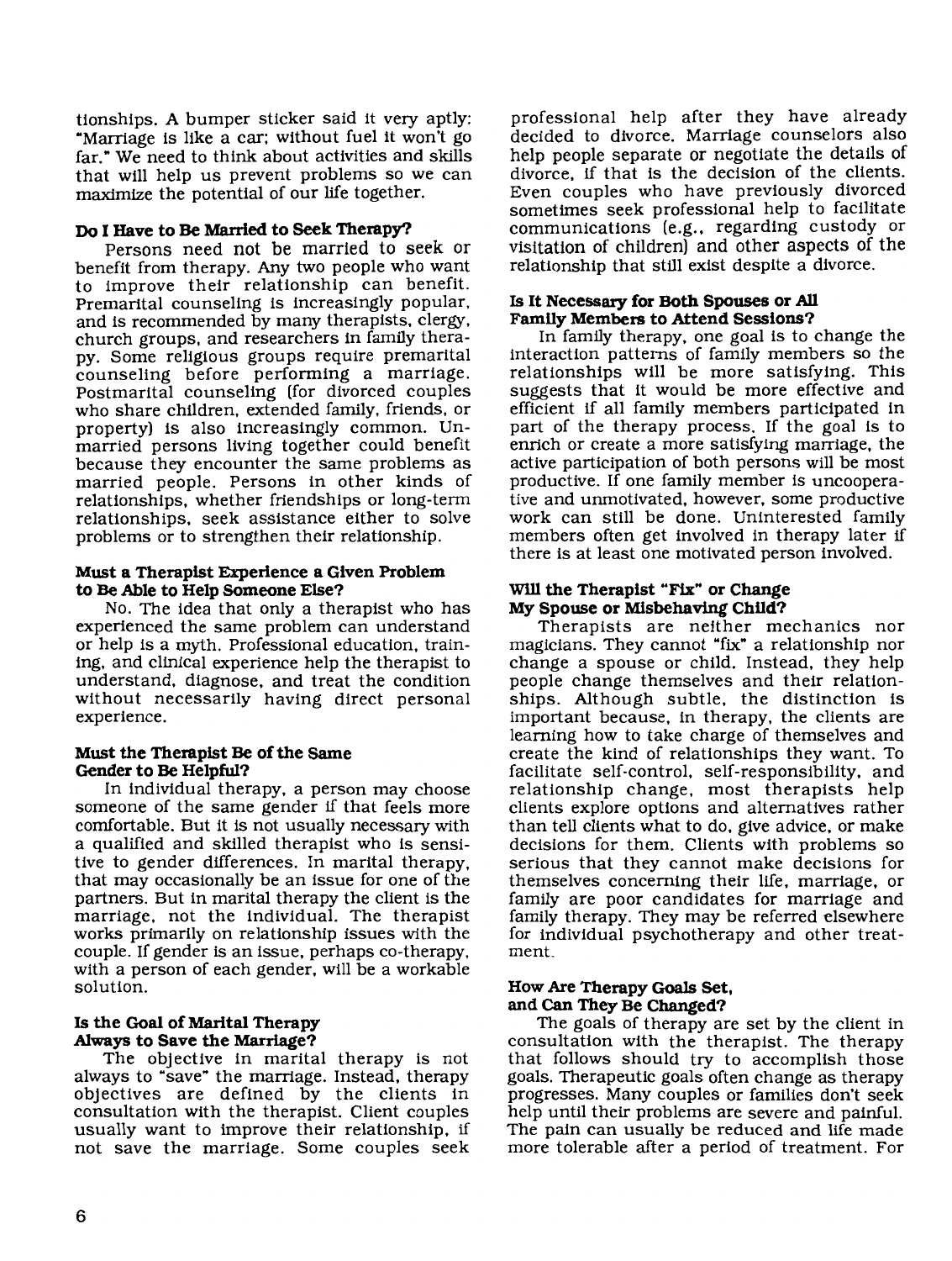some families that is enough: their goal has been reached and therapy is terminated. Others want to make long-term and lasting changes in their life. New goals will be established as short-term goals are achieved.

As family therapist Carl Whitaker asks, "Do they want to bang on the piano or do they want to play Beethoven?" As consumers become more knowledgeable, more and more couples and families wish to make permanent changes in family structure and interaction patterns when they seek a therapist.

## **Are Therapy Sessions Confidential?**

You can expect the therapist to consider everything you say in sessions to be confidential. The only exceptions to this are situations where a child is being abused, or where there is imminent danger to human life. In such cases, the therapist is required by law to report the situation to authorities, so that people's lives can be protected. In general, anything said to a therapist in a session, whether by an adult or child, is kept in strictest confidence unless written permission is granted to release it.

# **Do Therapists Become Emotionally or Physically Involved with Their Clients?**

While many therapists are warm and caring, they are ethically and legally forbidden to become sexually involved with their clients. Therapists must establish clear boundaries and limits to any nonprofessional relationship (*i.e.*, friendship) with clients outside of the office. When friends seek therapy, most professionals will refer them to another therapist. This helps maintain friendships and insures the clients' confidentiality and privacy.

# **Whose Side Wlll the Therapist Be On?**

When couples or family members disagree, they sometimes want the therapist to settle things for them. They want the therapist to decide "who's right" and "who's wrong" in the relationship. Marriage and family therapists try not to take sides, except to be on the side of the relationship or the family as a whole. Faultfinding or blaming is destructive. Instead. the therapist focuses on relationships rather than individuals, even when they are doing therapy with only one person at a time. Therapists are concerned about "what" the problem is, not "who" the problem is. In focusing on the relationship, the therapist will try to help clients understand how the family system works. how what one person does affects others, and tradeoffs and consequences of decisions people make. Therapy involves a search for constructive and positive ways of making decisions and dealing with differences. feelings, and stress.

# **How Effective Is Marriage and Family Therapy?**

It all depends. Marriage and family therapy is not effective for everyone and for all problems. Success depends upon a number of factors, including the motivation of the people involved; their willingness to make changes, to be patient with the process, to have realistic expectations about the outcome of therapy, and to put up with discomfort while making changes: the extent to which they can make the changes lasting and not revert to old patterns of behavior: and last but not least, the knowledge and skill of the therapist. Marriage and family therapy is the most effective treatment modality for solving problems of families and couples in long-term relationships.

## **Can Marriage Therapists Help Couples with Sexual Problems?**

Marital relationship problems often have negative effects on sexual interaction and satisfaction. If the sexual problem is primarily a symptom of a dysfunctional love relationship, traditional marital therapy appropriately treats the sexual problem by treating the relationship. On the other hand, a sexual problem could be primary, and be haVing negative effects on a relationship. In this case, the focus of marital therapy on the relationship would be less effective because it would be focusing on the symptom rather than the cause. Since 10 percent or more of sexual problems have a physical basis, it is important that clients be referred to an appropriate physician to rule out a physical cause of the problem before starting behavioral or relationship sex therapy.

Consumers who want to find a sex therapist on their own, without a referral, should take the same precautions suggested earlier in looking for a marriage and family therapist. Sex therapists are not licensed in most states, so the consumer must be on guard against inadequately trained professionals or untrained individuals who claim to be sex therapists. In the absence of licensure laws, consumers must rely on professionals themselves to establish standards of competence. On the national level, the American Association of Sex Educators, Counselors, and Therapists certifies sex educators, counselors, and therapists on the basis of training, supervised experience, and an examination.

### **What Kinds ofQuestions Wlll the Therapist Ask?**

The therapist will try to identify all the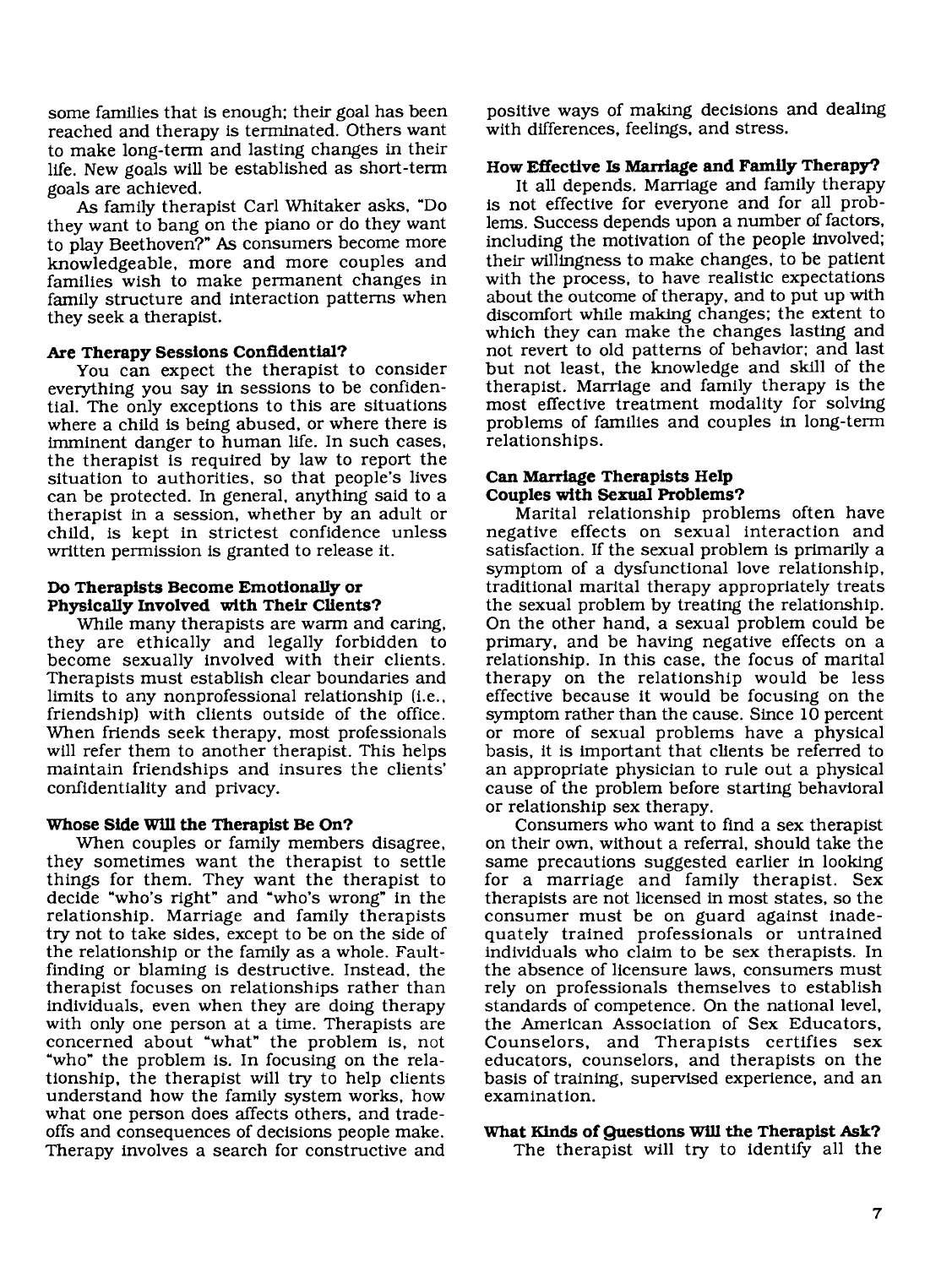dimensions of the problem. understand what the clients want. and measure their motivation to work for change. Several types of questions that clients might think about in preparation for therapy are these:

1. Why are you in therapy? What do you wish to change in a few weeks? In the long run. what do you hope to get out of coming here? While goals may change as therapy progresses. the clearer that clients are about goals from the start. the easier it will be to work towards them.

2. How committed are you to working on your problem? How much time. effort. and money will you commit? Will you change yourself? How much patience will you have if the progress is slower than you would like? These questions are not only about the investment of time and money. but also are about the depth of your commitment to your relationship.

3. How well do you communicate? How honestly and freely do you communicate your feelings? Can you listen without judging and criticizing? What are your decision-making patterns? How do you manage differences and disagreements? Communication skills are needed both to identify the difficulties and to implement the strategy to overcome them.

4. What is your family history? What was the relationship between your parents like? Grandparents? What destructive behaviors were there? Were there patterns of physical or emotional abuse. alcoholism. divorce. or other dysfunctionality? Many of our own ways of responding are learned from our parents and grandparents. Destructive patterns need to be broken.

5. When was the last time you had a physical examination? Are you currently taking any medication or drugs. or are you receiving treatment for a medical or mental health problem?

### **SUMMARY**

In summary. finding a qualified marriage and family therapist that the couple or family will be comfortable with requires some effort on the part of the consumer. There are many people out there who advertise themselves as marriage counselors or family therapists but do not have the credentials. So the client must shop around.

interview prospective therapists. and evaluate qualifications. services. and approaches. or seek a clinical member of the American Association for Marriage and Family Therapy.

For the most satisfying and effective outcome. the couple or family should seek professional assistance before the pain and dysfunction become so great that the motivation to change is lost. All families go through trials and tribulations. Some are developmental and may recede if the family system maintains its integrity during difficult times. But rather than hoping the problem will go away. the couple or family will benefit by dealing with it when it first occurs. Often. this will require the assistance of a trained therapist. Remember. "If it is to be. it is up to me."

# **SOURCES OF INFORMATION**

American Association for Marriage and Family Therapy (AAMFT) 1100 Seventeenth Street. NW The lOth Floor Washington. DC 20036

AAMFT is the foremost professional organization in the country for marriage and family therapists. AAMFT clinical membership indicates certification with qualifications that meet high standards of academic and clinical training. People can write to AAMFT for referrals to qualified marriage and family therapists who practice in their geographic area.

American Association of Sex Educators. Counselors. and Therapists (AASECT) 435 N. Michigan Ave.. Suite 1717 Chicago. IL 60611

AASECT certifies sex educators. counselors. and therapists.

National Council on Family Relations (NCFR) 3989 Central Ave. N.E.• Suite 550 Minneapolis. MN 55421

NCFR certifies family life educators.